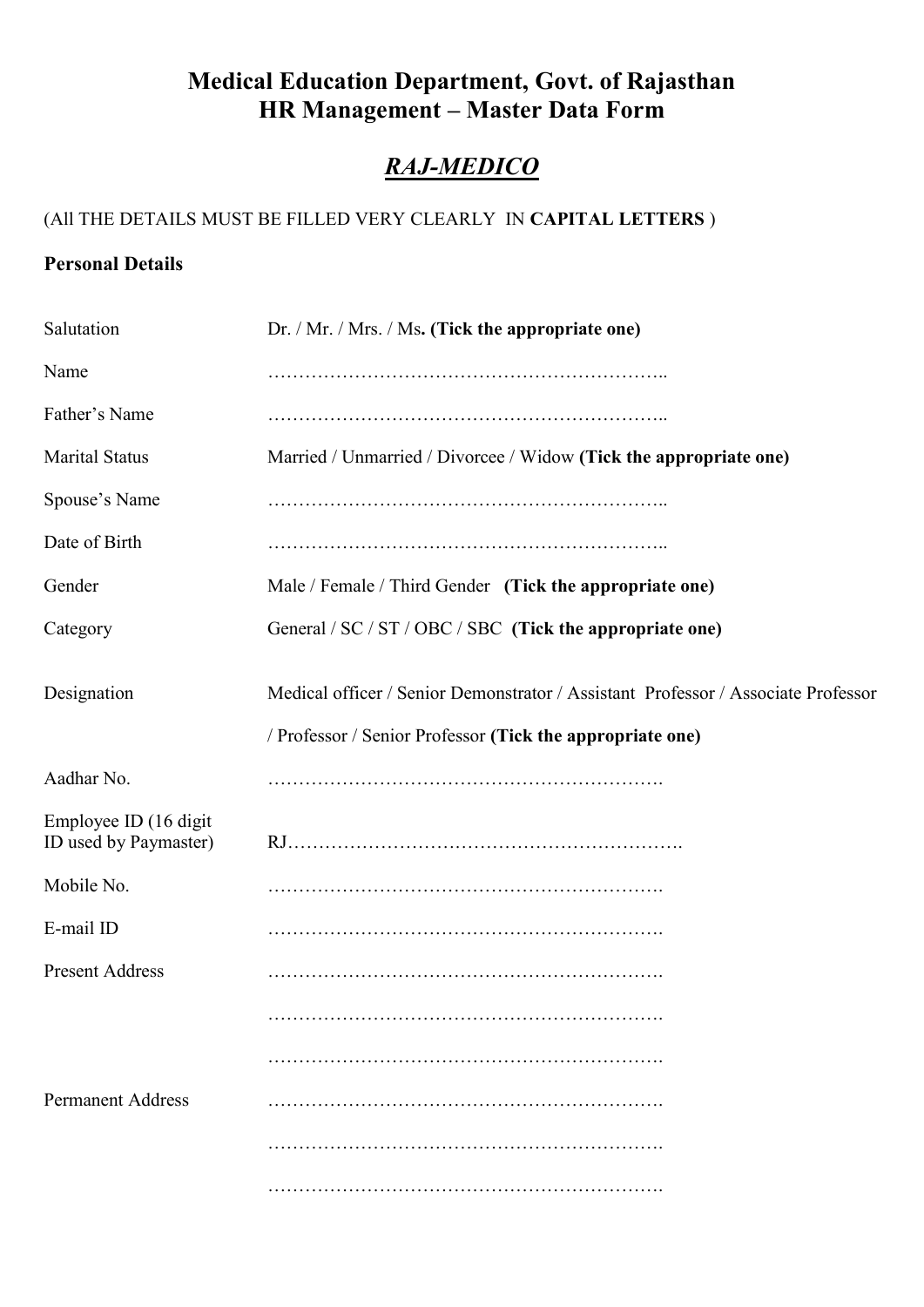**Bank Name** (Salary A/c) ……………………………………………………….

| <b>IFSC CODE</b> | <b>BANK ACCOUNT NO</b> |
|------------------|------------------------|
|                  |                        |

### **Update Children Details**

| S.No. | <b>Name of Child</b> | Date of Birth<br>(Not Age) | Gender | Alive $(Y/N)$ |
|-------|----------------------|----------------------------|--------|---------------|
| 1.    |                      |                            |        |               |
| 2.    |                      |                            |        |               |
| 3.    |                      |                            |        |               |
| 4.    |                      |                            |        |               |

# **First Joining in Medial Education Department**

| Date of Joining                |  |
|--------------------------------|--|
| Name of College                |  |
| Post                           |  |
|                                |  |
|                                |  |
| <b>Present Posting Details</b> |  |
| Date of Joining                |  |
| Post                           |  |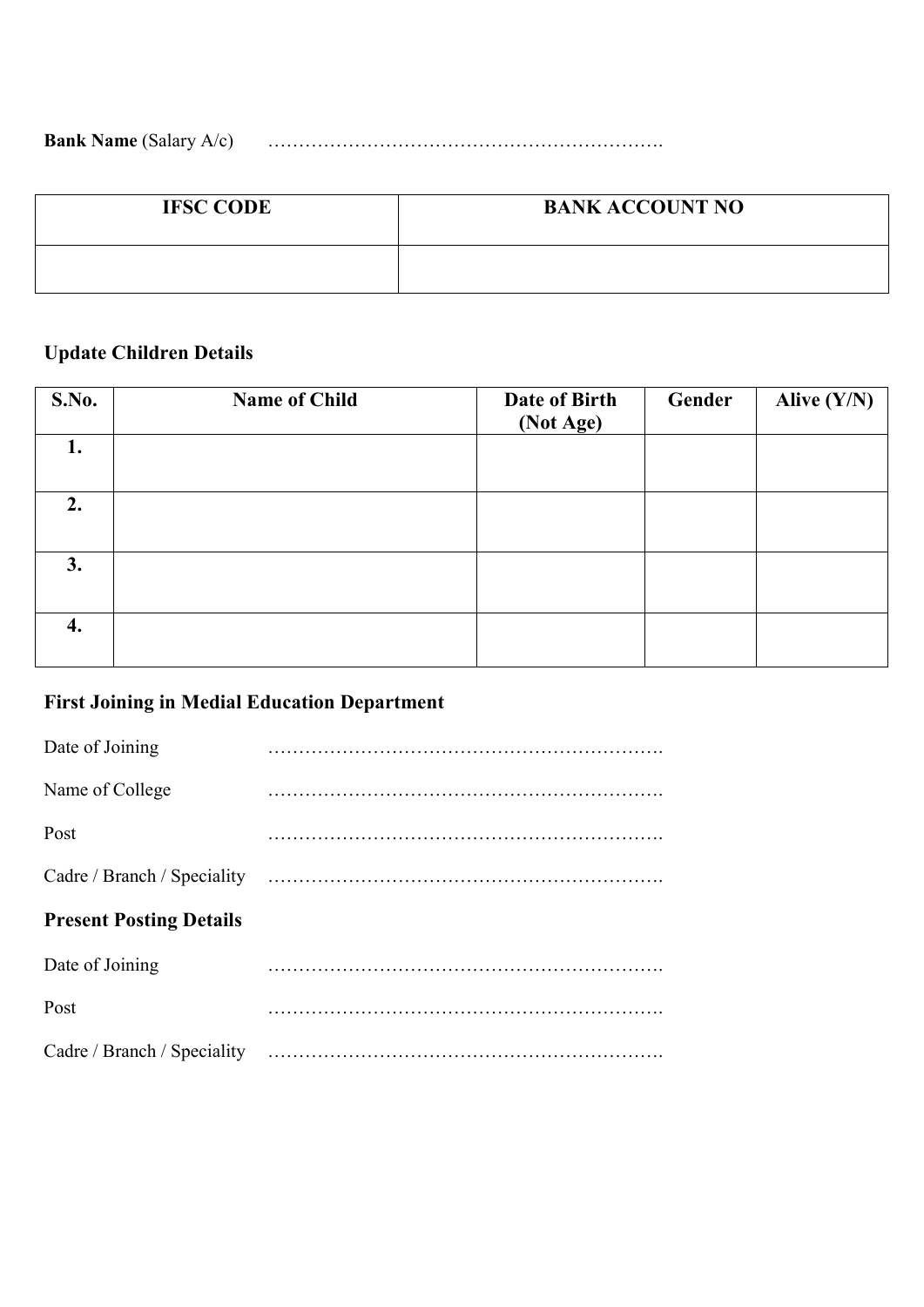### **Academic Details**

| <b>S.No.</b> | <b>Name of Degree</b><br>(MBBS / BDS /<br>MD / MS / MDS /<br>DM / MCh / PhD | Name of Institute / College /<br>University | <b>Year of</b><br><b>Passing</b> | <b>Batch</b> | <b>RMC</b> Reg.<br><b>No.</b> |
|--------------|-----------------------------------------------------------------------------|---------------------------------------------|----------------------------------|--------------|-------------------------------|
| 1.           | $/$ MSc etc)                                                                |                                             |                                  |              |                               |
|              |                                                                             |                                             |                                  |              |                               |
| 2.           |                                                                             |                                             |                                  |              |                               |
| 3.           |                                                                             |                                             |                                  |              |                               |
| 4.           |                                                                             |                                             |                                  |              |                               |

### **MCI Inspection of last 3 Years**

| S.No. | Year    | <b>Name of College</b> |
|-------|---------|------------------------|
| ı.    | 2015-16 |                        |
| –⊷    | 2014-15 |                        |
| ◡.    | 2013-14 |                        |

### **Update Promotions (Only Regular Promotions not patay vaitan)**

| S.No. | Date of<br><b>Promotion</b> (As<br>per promotion<br>order) | Name of College joined after<br>promotion | Name of<br>Post after<br><b>Promotion</b> | Cadre / Branch /<br><b>Speciality</b> |
|-------|------------------------------------------------------------|-------------------------------------------|-------------------------------------------|---------------------------------------|
| 1.    |                                                            |                                           |                                           |                                       |
| 2.    |                                                            |                                           |                                           |                                       |
| 3.    |                                                            |                                           |                                           |                                       |
| 4.    |                                                            |                                           |                                           |                                       |